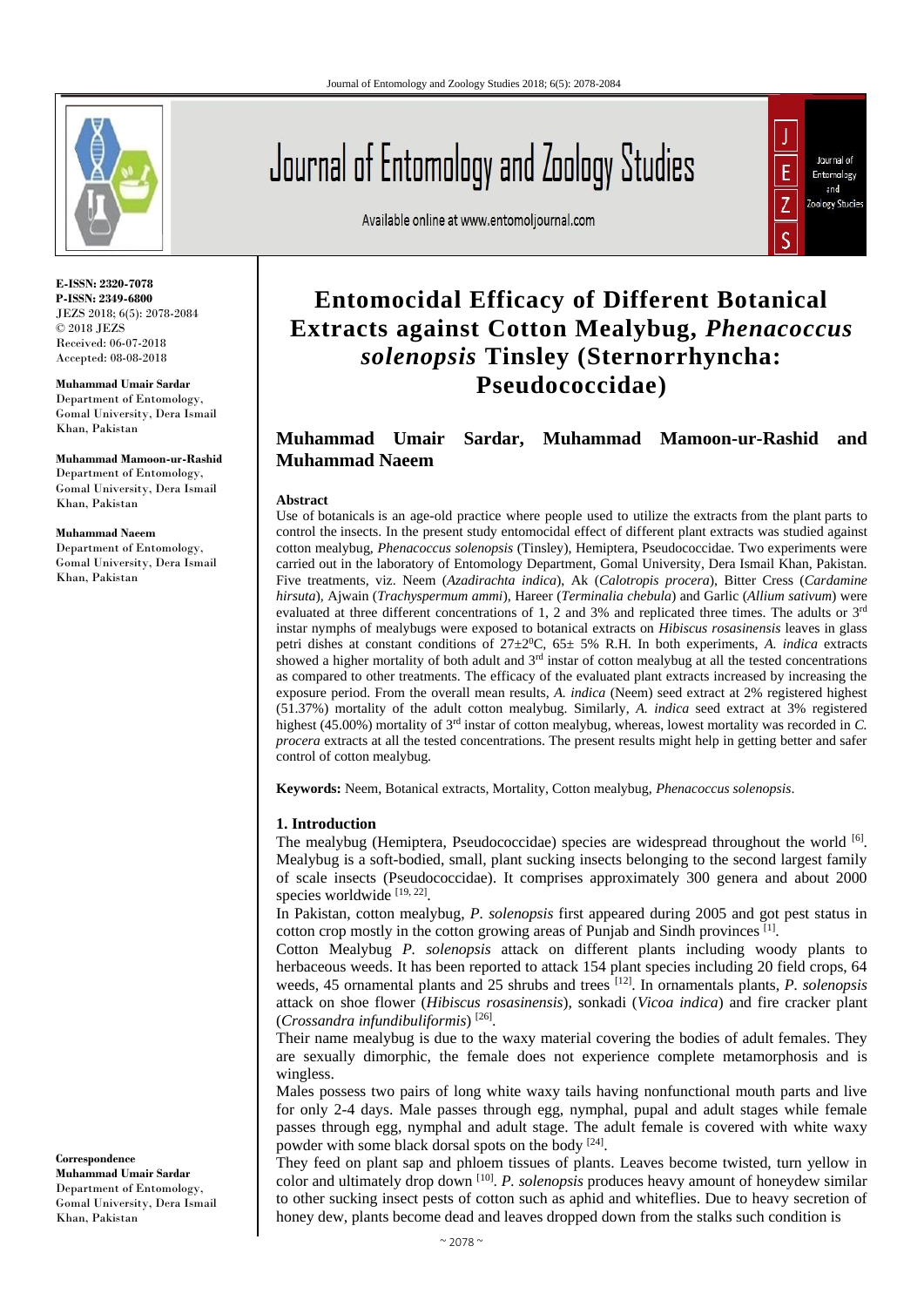called sooty mould. Honeydew interferes with the process of photosynthesis<sup>[3, 17]</sup>.

Major symptoms of cotton mealybug infestation are distorted shoots, wrinkled leaves, white powder like substances on leaves, bushy branches, deformation of flowers, minimum number of bolls, stunting of plants and chlorosis [16].

In central America it has a wide geographical distribution [7] and is also documented by information of the Chile [8], Ecuador<sup>[6]</sup>, Brazil and Argentina.

In Pakistan, India and Nigeria *P. solenopsis* is a serious pest of shoe flower, *Hibiscus rosasinensis* [2, 17]. From Pakistan, in Punjab and Sindh it has been recorded as a serious pest since 2005 on cotton, *Gossypium hirsutum.* It is also a serious pest in India and a serious threat in china [12, 15]. The synthetic insecticides used against mealybugs are very toxic to natural enemies of mealybugs  $[18, 25]$ . The researchers are working all over the world on plant based pesticides, called as Phyto pesticides or botanical pesticides. About 2,400 plant species carrying insecticidal properties have been tested for the management of different insect pests [8]. These plant derivatives are environmental safe for bio control agents, cost effective and are easily available. *A. indica* based pesticides are well known carrying toxicity against more than 400 pest insects [20, 23]. Neem based pesticides have slight toxicity against non-target insects such as predators, pollinators and parasitoids [3, 1, 30].

In developed countries, biological control is a very effective method to control insect pests but very less attention is given to such IPM techniques in developing countries like Pakistan. Alternative strategies i.e. use of plant derivatives is the most appropriate method to control this pest. Plant derivatives are readily biodegradable. In Pakistan, neem, *Azadirachta indica* tree is mostly found in Sindh and Punjab provinces. Neem tree contains bioactive ingredients and other chemical compounds among which azadirachtin is the most effective bio-active compound having great insecticidal properties. Compounds derived from *Azadirachta indica* and numerous other botanicals have great insecticidal and lethal properties for killing pest insects.

The present study was carried out to investigate the insecticidal potential of different locally available plant materials for the management of mealybug.

#### **2. Materials and Methods**

### **Efficacy of different plant extracts against Adult and 3rd instar of Cotton Mealybug**

#### **Plant Materials**

Leaves of *Cardamine hirsuta* (Bitter cress)*, Calotropis procera* (Ak) and *Azadirachta indica* (Neem) were collected from the local farmers, whereas, *Trachyspermum ammi*  (Ajwain)*, Terminalia chebula* (Hareer) and *Allium sativum* (Garlic cloves) were bought from local market.

| Table 1: List of Plant Materials used against 3rd instar and Adults of |
|------------------------------------------------------------------------|
| cotton mealybug, <i>P. solenopsis</i>                                  |

|   | S. No.   Common Name | <b>Scientific Name</b> | Family         |
|---|----------------------|------------------------|----------------|
|   | Neem                 | Azadirachta indica     | Meliaceae      |
| 2 | Hareer               | Terminalia chebula     | Terminalia     |
|   | Ajwain               | Trachyspermum ammi     | Apiaceae       |
|   | <b>Bitter</b> cress  | Caralluma tuberculata  | Cardamine      |
|   | Ak                   | Calotropis procera     | Asclepiadaceae |
|   | Garlic               | Allium sativum         | Amaryllidaceae |

#### **Preparation of plant extracts**

The collected plant parts were washed with distilled water to

remove dirt and allowed to dry for one month under shade conditions. After that, dried materials were crushed and grinded with the help of grinder until the whole material turned into fine powder. The powdered material was stored in refrigerator until used for experimentation.

#### **Laboratory Studies**

The Mealy bugs were collected from unsprayed *Hibiscus*  plants from the garden. Un-infested tender Leaves and twigs of *H. rosasinensis* plant infested with *P. solenopsis* were brought to the laboratory. For the evaluation of bio-efficacy of selected botanicals against 3<sup>rd</sup> instar and Adult cotton mealybug, fresh leaves of *H. rosasinensis* were washed thoroughly with distilled water and were completely dried.

The evaluated concentrations were prepared in distilled water (w/v) by adding 1g, 2g and 3g powder of plant extracts in distilled water to obtain 100ml of solution. For a good suspension warm water was used, whereas; in control treatments only distilled water was used. For the treatment of leaves, the leaves of *H. rosasinensis* were submersed in each botanical solution for 5 minutes and then allowed to dry for 30 minutes.

The 3rd instar and adults of *P. solenopsis* were released separately in individual petri dishes (having 9 cm diameter) containing treated leaves of *H. rosasinensis*. In each petri dish 10 adults or 10 3rd instar nymphs of mealybugs were released. Six treatments at three different concentrations of 1, 2 and 3% were used and replicated thrice. Mortality of the 3<sup>rd</sup> instar and adult mealybugs in petri dishes was noted after 24, 48, 72 hours and one week of exposure period. The mortality of the mealybugs was noted and converted to percent mortality with the help of following formula:

Corrected percent mortality  $=$ 

Percent mortality in treatment – Percent mortality in control x 100 100 percent mortality in control

#### **2.2 Statistical analysis**

The collected data were subjected to statistical analysis using analysis of variance (ANOVA) technique and means were separated by LSD test at 5% P-value using computer software STATISTIX 8.1 package.

#### **3. Results**

#### **3.1 Efficacy of Botanical extracts against Adult Cotton Mealybug**

#### **Mortality due to 1% concentration**

After an exposure period of 24 hours, the *A. indica* extracts gave maximum mortality of 21.66%. It was followed by *C. procera* (18.33%). The *T. ammi*, *C. tuberculata* and *A. sativum* extracts were found statistically similar having 13.33% mortality. Minimum mortality of 3.33% was found on *H. rosasinensis* leaves treated with aqueous extracts of *T. chebula* (Table-2).

After 48 hours, the maximum mortality of 33.33% was recorded on *H. rosasinensis* leaves treated with *A. indica* aqueous extracts which differed non-significantly from 23.33% mortality recorded in *T. chebula*, *T. ammi* and *C. procera* respectively. The minimum mortality of 13.33% was recorded in *C. tuberculata* and *A. sativum* extracts.

At 72 hours after exposure, maximum mortality of 36.67% was observed in *A. indica* extracts which was found at par with 30.00% mortality in *A. sativum* aqueous extracts. Minimum mortality of 16.67% was recorded in *C. tuberculata* extracts treated leaves.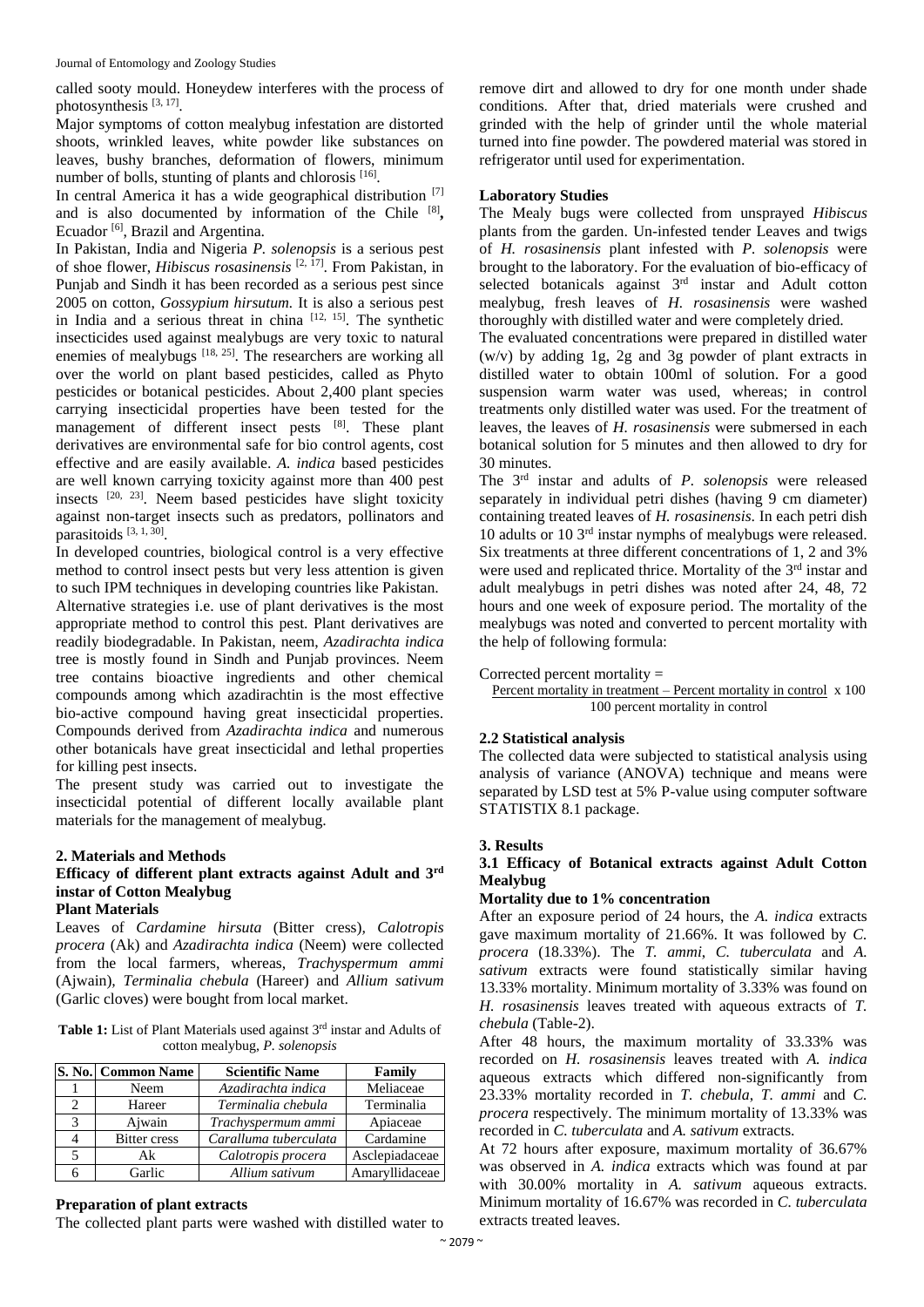At 1-week exposure period, maximum mortality of 70.00% was registered in *A. indica* extracts which was statistically similar with 63.33% mortality in *A. sativum* extracts. The *T. chebula*, *T. ammi* and *C. tuberculata* extracts were found statistically similar with each other showing 53.33, 53.33 and 56.67% mortality, respectively, while *C. procera* extracts recorded minimum mortality of 43.33% compared to other botanical extracts.

It is evident from overall mean results, that maximum mortality of adult cotton mealybug was noted on *H. rosasinensis* leaves treated with *A. indica* extracts having 40.41% mortality.

The *A. sativum* extracts registered 29.99% mortality which was found at par with 29.17% mortality in *T. ammi* extracts. Comparable results were also found in *T. chebula* and *C. tuberculata* extracts having 26.66 and 24.11% mortality. The minimum mortality of 17.91% was found in *C. procera* extracts (Table-2).

#### **Mortality due to 2% concentration**

Results from the (Table-3) revealed that, *A. indica* aqueous extracts recorded maximum mortality of 30.00% after 24 hours exposure period which showed non-significant difference with 23.33% mortality in aqueous extracts of *T. chebula*. Data recorded after 24 hours exposure period showed non-significant difference among *C. tuberculata*, *C. procera* and *A. sativum* with 6.67, 3.33 and 6.67% mortality, respectively.

At 48 hours exposure period, maximum mortality of 36.67% was recorded on leaves treated with *A. indica* extracts whereas; minimum mortality of 6.67% was observed in *C. procera* extracts treated *H. rosasinensis* leaves (Table-3).

After 72 hours of exposure, results revealed that maximum mortality of 56.67% was recorded in *A. indica* aqueous extracts which differed non-significantly from 46.67% mortality found in *A. sativum* extracts. The *T. ammi* and *C. tuberculata* extracts were found statistically similar having 26.67% mortality. Minimum mortality of 13.33% was recorded in *C. procera* aqueous extracts (Table-3).

Results showed that after 1-week of exposure period, maximum mortality of 83.33% was recorded in *A. indica* extracts which differed non-significantly from 53.67% mortality in *A. sativum* extracts. Non-significant results were found in the *T. chebula*, *T. ammi* and *C. hirsute* extracts treated leaves with percentage mortality of 33.33, 33.33 and 36.33% respectively, while minimum mortality of 23.33% was recorded in *C. procera* extracts (Table-3).

The overall results from Table-3 revealed that, maximum mortality of 51.40% was registered in leaves treated with *A. indica* extracts which differed significantly from the rest of the treatments. Non-significant difference was found in *T. chebula* and *A. sativum* extracts having 31.03 and 32.13% mortality, respectively. The *T. ammi*, *C. tuberculata* and *C. procera* extracts were found statistically similar with 27.48, 28.70 and 26.22% mortality, respectively.

#### **Mortality due to 3% concentration**

Results from the (Table-4) show that after 24 hours of exposure, *A. indica* extracts recorded maximum mortality of 16.33% which differed non-significantly from *T. chebula*, *C. tuberculata*, *C. procera* and *A. sativum* extracts. Minimum mortality of 6.67% was found in *T. ammi* extracts.

Results showed that after 72 hours of exposure, maximum mortality of 33.33% was recorded on leaves treated with *A. indica* extracts which didn't differ significantly from 30.00% mortality in *A. sativum* extracts. Non-significant difference was also found in *T. chebula*, *T. ammi* and *C. tuberculata* extracts with percentage mortality of 13.33% (Table-4).

After 1 Week of exposure, the maximum mortality of 63.33% was documented in *A. indica* aqueous extracts which was non-significantly different from 53.33% mortality in *A. sativum* extracts. The aqueous extracts of *T. chebula*, *T. ammi* and *C. procera* were found not-significantly different from each other showing percentage mortality of 23.33, 20.00 and 23.33%, respectively. The minimum mortality of 16.67% was recorded in *C. tuberculata* aqueous extracts (Table-4).

Overall, maximum mean mortality of 44.72% was recorded on leaves treated with *A. indica* extracts which was nonsignificantly different from 34.17% mortality in *C. procera*  extracts. The *T. chebula*, *T. ammi* and *C. procera* extracts were found statistically similar having 2.78, 28.89 and 28.56% mortality, respectively.

**Table 2:** Mean percent corrected mortality of adult *P. solenopsis* due to different plant aqueous extracts at 1% concentration

| <b>Treatments</b>     | 24 hours           | 48 hours   | 72 hours           | 1 week   | <b>Mean</b>        |
|-----------------------|--------------------|------------|--------------------|----------|--------------------|
| Azadirachta indica    | 21.66 a            | 33.33 a    | 36.67 a            | 70.00a   | 40.41a             |
| Terminalia chebula    | 3.33c              | $23.33$ ab | 26.67 <sub>b</sub> | 53.33 b  | 26.66 bc           |
| Trachyspermum ammi    | 13.33 <sub>b</sub> | $23.33$ ab | 26.67 <sub>b</sub> | 53.33 b  | 29.17 <sub>b</sub> |
| Caralluma tuberculata | 13.33 b            | 13.33 b    | $16.67 \text{ bc}$ | 56.66 b  | 24.11 bc           |
| Calotropis procera    | 18.33 ab           | $23.33$ ab | 26.66 <sub>b</sub> | 43.33c   | 17.91c             |
| Allium sativum        | 13.33 b            | 13.33 b    | $30.00$ ab         | 63.33 ab | 29.99 <sub>b</sub> |
| LSD Value 9.60        |                    | 10.27      | 13.90              | 11.86    | 20.46              |

Means followed by common letters are not significantly different from each other by LSD test at  $\alpha = 0.05$ .

**Table 3:** Mean percent corrected mortality of adult *P. solenopsis* due to different plant aqueous extracts at 2% concentration

| <b>Treatments</b>     | 24 hours            | 48 hours           | 72 hours | 1 week   | Mean    |
|-----------------------|---------------------|--------------------|----------|----------|---------|
| Azadirachta indica    | 30.00a              | 36.67a             | 56.67 a  | 83.33 a  | 51.37 a |
| Terminalia chebula    | $23.33$ ab          | 23.67 bc           | 23.33 bc | 33.33 h  | 31.03 b |
| Trachyspermum ammi    | 10.00 <sub>bc</sub> | 19.67 <sub>b</sub> | 26.67 b  | 33.33 b  | 27.47c  |
| Caralluma tuberculata | 6.67c               | 19.67 h            | 26.67 b  | 36.33 h  | 28.69c  |
| Calotropis procera    | 3.33c               | 6.67c              | 13.33c   | 23.33 bc | 26.22c  |
| Allium sativum        | 6.67c               | 19.67 h            | 46.67 ab | 53.67 ab | 32.13 b |
| <b>LSD</b> Value      | 13.26               | 7.29               | 10.27    | 12.57    | 2.55    |

Means followed by common letters are not significantly different from each other by LSD test at  $\alpha$  = 0.05.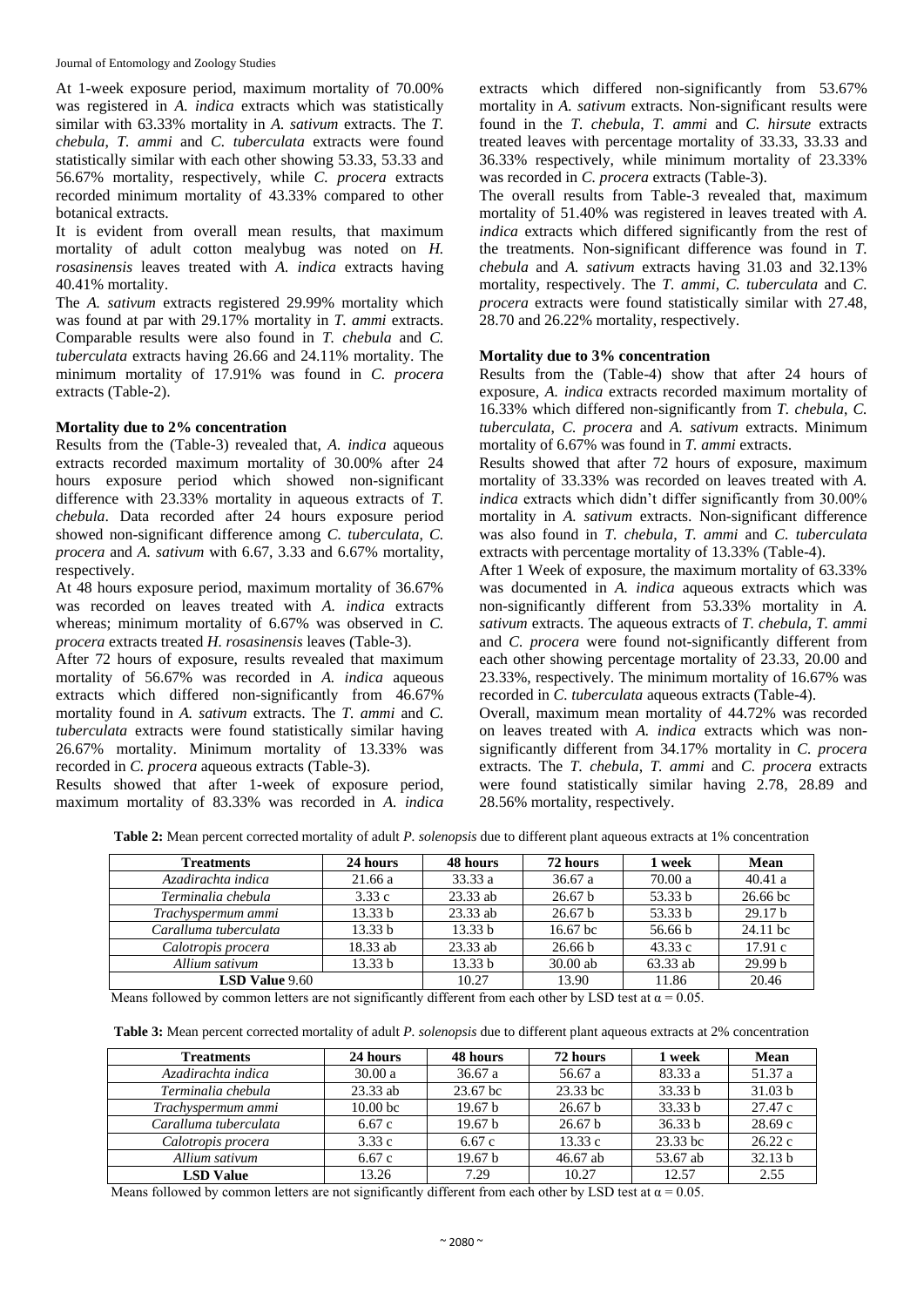|  |  | Table 4: Mean percent corrected mortality of adult P, solenopsis due to different plant aqueous extracts at 3% concentration |  |
|--|--|------------------------------------------------------------------------------------------------------------------------------|--|
|  |  |                                                                                                                              |  |

| <b>Treatments</b>     | 24 hours          | 48 hours           | 72 hours           | 1 week             | <b>Mean</b>        |
|-----------------------|-------------------|--------------------|--------------------|--------------------|--------------------|
| Azadirachta indica    | 16.33a            | 26.67a             | 33.33a             | 63.33 a            | 44.72 a            |
| Terminalia chebula    | 13.33 ab          | 13.33 bc           | $13.33$ bc         | 23.33 b            | 27.78 <sub>b</sub> |
| Trachyspermum ammi    | 6.67 <sub>b</sub> | 13.67 bc           | $13.33$ bc         | 20.00 <sub>b</sub> | 28.89 <sub>b</sub> |
| Caralluma tuberculata | 13.67 ab          | 13.00 bc           | 13.33 bc           | 16.67 bc           | $21.39$ bc         |
| Calotropis procera    | 13.67 ab          | 16.67 <sub>b</sub> | 18.67 <sub>b</sub> | 23.33 h            | 28.56 <sub>b</sub> |
| Allium sativum        | 13.67 ab          | 23.67 ab           | 30.00a             | 53.33 ab           | 34.17 ab           |
| <b>LSD Value</b>      | 10.27             | 7.81               | 10.27              | 13.90              | 21.51              |
|                       |                   |                    |                    |                    |                    |

Means followed by common letters are not significantly different from each other by LSD test at  $\alpha = 0.05$ .

#### **3.2 Efficacy of botanical extracts against 3rd instar of Cotton Mealybug**

#### **Mortality due to 1% concentration**

It is evident from the results that after 24 hours of exposure, maximum mortality of 6.00% was recorded on leaves treated with *A. indica* extracts which was non-significantly different from all other treatments (Table-5).

After 48 hours of exposure, maximum mortality of 13.00% was recorded on leaves treated with *A. indica* extracts which was found at par with 7.53% mortality in *A. sativum* aqueous extracts. Non-significant differences were found between *T. chebula*, *T. ammi*, *C. tuberculata* and *C. procera* extracts registering 5.00, 5.00, 4.00 and 4.33 with percent mortality, respectively (Table-5).

At 72 hours after exposure period, maximum mortality of 16.67% was recorded on *H. rosasinensis* leaves treated with *A. indica* extracts which was found statistically similar with 14.00% mortality in *A. sativum* extracts.

At 1-week exposure period, maximum mortality of 50.33% was found in *A. indica* extracts treated which showed nonsignificant difference with 45.33% mortality in *A. sativum* extracts. The *T. chebula*, *T. ammi*, *C. tuberculata* and *C. procera* aqueous extracts were found statistically similar with 30.00, 36.67, 36.67 and 33.33% mortality respectively (Table-5).

The overall mean showed that maximum mortality of 20.75% was found on leaves treated with *A. indica* extracts which didn't differ significantly from 17.50% mortality found in *A. sativum* extracts. Non-significant differences were found between *T. ammi* and *C. tuberculata* aqueous extracts registering 14.00 and 13.50% mortality. Minimum mortality of 12.17 and 12.67% was found in *T. chebula* and *C. procera* aqueous extracts treated *H. rosasinensis* leaves (Table-5).

#### **Mortality due to 2% concentration**

The *A. indica* extracts resulted in highest reduction of 16.67% after 24 hours of exposure which didn't differ significantly from *A. sativum* extracts with 10.00% mortality.

After 48 hours of exposure, the maximum mortality of 26.67% was recorded on *H. rosasinensis* leaves leaves treated with *A. indica* aqueous extracts which differ significantly from all the other treatments.

At 72 hours of exposure, maximum mortality of 46.67% was recorded on leaves treated with *A. indica* extracts, which differed significantly from all the other evaluated botanical extracts. The *T. chebula* extracts registered 28.33% mortality of 3rd instar mealybug. The extracts of *T. ammi* and *C. tuberculata* were found statistically similar registering 20.00% mortality. Similarly, no-significant difference was found between *C. procera* and *A. sativum* extracts showing 26.33 and 26.00% mortality, respectively (Table-6).

After 1 week of exposure period, the maximum mortality of 56.33% was recorded on leaves treated with *A. indica* aqueous extracts which differed significantly from all the

other treatments. Non-significant difference was noted between *T. chebula* and *T. ammi* extracts registering 36.67% mortality. Similarly, non-significant difference was found in *C. tuberculata*, *C. procera* and *A. sativum* aqueous extracts with percentage mortality of 30.00, 32.33 and 30.00, respectively (Table-6).

Overall, *A. indica* extracts were found most effective which registered 36.60% mortality of 3rd instar cotton mealybug. The *T. chebula* aqueous extracts were also found effective causing 22.09% mortality. The aqueous extracts of *T. ammi*, *C. procera* and *A. sativum* showed non-significant difference with 17.83, 19.66 and 19.83% mortality, respectively. The minimum mortality of 16.16% was found in *C. tuberculata* extracts (Table-6).

#### **Mortality due to 3% concentration**

Results from the (Table-7) showed that after 24 hours of exposure, maximum mortality of 23.33% was recorded on leaves treated with *A. indica* aqueous extracts which was statistically at par with 16.67% mortality in *A. sativum* extracts. The aqueous extracts of *T. chebula*, *T. ammi* and *C. procera* showed non-significant difference registering 13.33, 13.33 and 10.00% mortality, respectively. The minimum mortality of 3.33% was recorded in *C. tuberculata* extracts.

At 48 hours after exposure, maximum mortality of 33.33% was recorded on leaves treated with *A. indica* extracts which was found statistically similar with 26.67% mortality in *A. sativum* extracts. Non-significant difference was observed among the aqueous extracts of *T. chebula* and *T. ammi* with 20.00% mortality. Similarly, aqueous extracts of *C. tuberculata* and *C. procera* were found statistically similar with 13.33 and 16.67% mortality (Table-7).

Data after 72 hours of exposure period showed that maximum mortality of 43.33% was registered in aqueous extracts of *A. indica* which showed non-significant difference from 30.00% mortality in *A. sativum* extracts. Non-significant results were also found in aqueous extracts of *T. chebula*, *T. ammi*, *C. tuberculata* and *C. procera* with percentage mortality of 23.33, 23.00, 20.67 and 26.67, respectively.

After 1 week of exposure period, maximum mortality of 80.00% was recorded on leaves treated with *A. indica* extracts which was found at par with 73.33% mortality in *A. sativum* extracts.

The *T. chebula*, *T. ammi*, *C. tuberculata* and *C. procera*  extracts showed non-significant results with each other, showing percentage mortality of 33.33, 30.00, 33.33 and 30.00 respectively (Table-7).

Results from the overall mean showed that maximum mortality of 45.00% was registered in *A. indica* extracts which was found statistically similar with 34.17% mortality in *A. sativum* extracts. Statistically comparable results were found in extracts of *T. chebula*, *T. ammi*, *C. tuberculata* and *C. procera* with 20.00, 20.83, 19.17 and 20.83% mortality respectively (Table-7).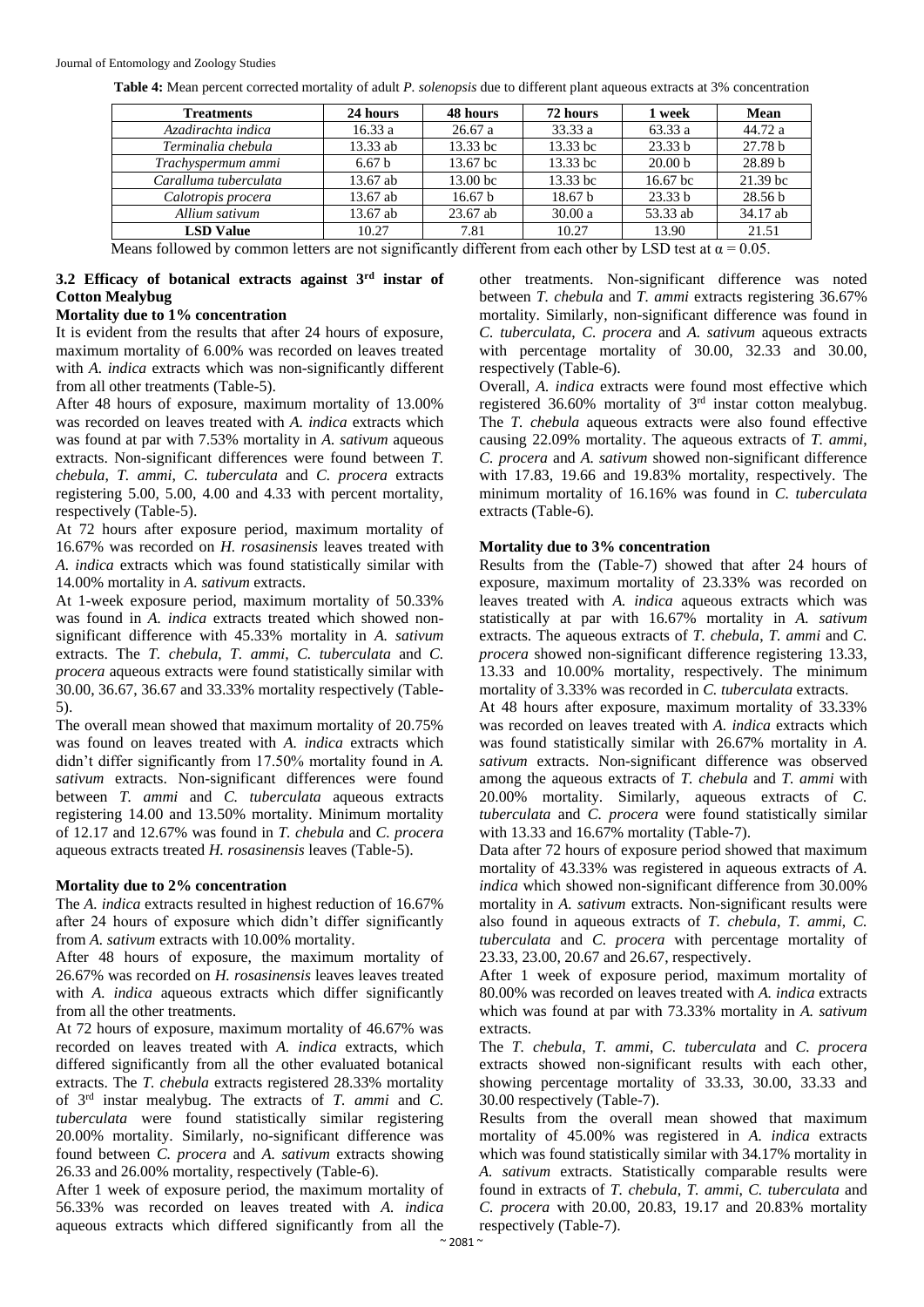**Table 5:** Mean percent corrected mortality of 3rd instar *P. solenopsis* due to different plant aqueous extracts at 1% concentration

| <b>Treatments</b>     | 24 hours          | 48 hours          | 72 hours           | 1 week             | <b>Mean</b>         |
|-----------------------|-------------------|-------------------|--------------------|--------------------|---------------------|
| Azadirachta indica    | 6.00a             | 13.00a            | 16.66a             | 50.33a             | 20.75a              |
| Terminalia chebula    | $3.00$ ab         | 5.00 <sub>b</sub> | 10.66 <sub>b</sub> | 30.00 <sub>b</sub> | 12.17c              |
| Trachyspermum ammi    | $3.00$ ab         | 5.00 <sub>b</sub> | 11.33 b            | 36.66 b            | 14.00 <sub>bc</sub> |
| Caralluma tuberculata | $3.33$ ab         | 4.00 <sub>b</sub> | 10.00 <sub>b</sub> | 36.66 b            | 13.50 <sub>bc</sub> |
| Calotropis procera    | 2.00 <sub>b</sub> | 4.33 <sub>b</sub> | 10.00 <sub>b</sub> | 33.33 b            | 12.67c              |
| Allium sativum        | $3.33$ ab         | 7.53a             | 14.00a             | 45.33 ab           | 17.50 ab            |
| <b>LSD Value</b>      | 5.93              | 5.93              | 10.27              | 15.68              | 5.02                |
|                       |                   |                   |                    |                    |                     |

Means followed by common letters are not significantly different from each other by LSD test at  $\alpha = 0.05$ 

**Table 6:** Mean percent corrected mortality of 3rd instar *P. solenopsis* due to different plant aqueous extracts at 2% concentration

| <b>Treatments</b>     | 24 hours          | 48 hours           | 72 hours            | 1 week              | <b>Mean</b>         |
|-----------------------|-------------------|--------------------|---------------------|---------------------|---------------------|
| Azadirachta indica    | 16.67a            | 26.67a             | 46.67a              | 56.33 a             | 36.60a              |
| Terminalia chebula    | 6.67 <sub>b</sub> | 16.67 <sub>b</sub> | 28.33 b             | 36.67 b             | 22.09 <sub>b</sub>  |
| Trachyspermum ammi    | $3.33$ bc         | $11.33$ bc         | 20.00c              | 36.67 h             | $17.83$ bc          |
| Caralluma tuberculata | $3.33$ bc         | $11.33$ bc         | 20.00c              | 30.00 <sub>bc</sub> | 16.16c              |
| Calotropis procera    | 6.67 <sub>b</sub> | 15.33 b            | $26.33$ bc          | 32.33 bc            | 19.66 <sub>bc</sub> |
| Allium sativum        | $10.00$ ab        | 15.33 b            | 26.00 <sub>bc</sub> | 30.00 <sub>bc</sub> | $19.83$ bc          |
| <b>LSD</b> Value      | 9.37              | 11.09              | 10.27               | 14.52               | 5.83                |

Means followed by common letters are not significantly different from each other by LSD test at  $\alpha = 0.05$ 

**Table 7:** Mean percent corrected mortality of 3rd instar *P. solenopsis* due to different plant aqueous extracts at 3% concentration

| <b>Treatments</b>     | 24 hours           | 48 hours            | 72 hours           | 1 week             | <b>Mean</b>        |
|-----------------------|--------------------|---------------------|--------------------|--------------------|--------------------|
| Azadirachta indica    | 23.33a             | 33.33 a             | 43.33a             | 80.00a             | 45.00a             |
| Terminalia chebula    | 13.33 b            | 20.00 <sub>b</sub>  | 23.33 <sub>b</sub> | 33.33 b            | 20.00 <sub>b</sub> |
| Trachyspermum ammi    | 13.33 b            | 20.00 <sub>b</sub>  | 23.00 <sub>b</sub> | 30.00 <sub>b</sub> | 20.83 b            |
| Caralluma tuberculata | 3.33c              | 13.33 bc            | 20.67 h            | 33.33 b            | 19.17 <sub>b</sub> |
| Calotropis procera    | 10.00 <sub>b</sub> | 16.67 <sub>bc</sub> | 26.67 <sub>b</sub> | 30.00 <sub>b</sub> | 20.83 b            |
| Allium sativum        | 16.67 ab           | $26.67$ ab          | $30.00$ ab         | 73.33 ab           | 34.17 ab           |
| LSD Value             | 11.86              | 16.77               | 16.77              | 16.24              | 12.08              |
|                       |                    |                     |                    |                    |                    |

Means followed by common letters are not significantly different from each other by LSD test at  $\alpha = 0.05$ 

#### **4. Discussion**

A variety of plant species carry chemical substances including alkaloids, phenolics and terpenoids etc. which may contribute to the control of insect pests [5] . *A. indica* extracts carrying a variety of biological activities including anti-feedant, insect repellent, growth regulating and anti-ovipositional properties against insect pests and mites [9]. In the current investigations, *A. indica* seed extracts at all the evaluated concentrations showed higher mortality rate of cotton mealybug compared to other treatments. These results are in concordance with the findings of other scientists where *A. indica* extracts showed better control of different insect pests. [1, 28].

Results showed that mortality of the mealybug with *A. indica* extracts increased with increase in the exposure time. Comparable results were also documented by other researchers [27, 21]. The *A. indica* extracts provided better control of *P. solenopsis* under laboratory conditions. *A. indica* seed extract at 2.0% registered 51.38% mortality of adult *P. solenopsis* in one Week. These results are in agreement with the findings of Banu *et al.,* (2010) they exposed both nymphs and adults of *P. solenopsis* to *A. indica* oil at 2.5 l/ha + Norma powder at 0.1%, which provided more than 50% mortality of P. solenopsis on Bt cotton<sup>[22]</sup>.

The *A. sativum* extracts were also found effective against adult cotton mealybug with greater mortality effects. Percentage mortality of adult cotton mealy increased after 72 hours to 1 week in *A. sativum* extracts 1% concentration whereas in *A. sativum* 2% concentration, the percentage mortality of adult cotton mealybug increased after 48 hours up to 1 week. Okolle *et al*. (2017) also found highest mortality rate of 88.1% in *A. sativum* extracts against mealybug *Pseudococcus longispinu*s [31] .

*A. indica* seed extract at 3% concentration recorded highest  $(45.00\%)$  mortality of  $3<sup>rd</sup>$  instar cotton mealybug. Similarly, *A. sativum* showed maximum (34.17%) mortality of 3rd instar mealybug with 3% concentration compared to other tested concentrations. Similar results were also documented by other researchers [28, 29] .

The results showed that *A. indica* extracts at all the tested concentrations remained highly effective against both adults and 3rd instar of cotton mealybug. The results are in agreement with Ramzi *et al*. (2017) and Rashid *et al*. (2011) [28, 11]. The present research also showed that *A. sativum* extracts were also found effective as compared to other tested botanical extracts.

*A. indica* and other botanical extracts have been used by various researchers under both laboratory and field conditions against various insect pests. Our results showed that *A. indica* seed extracts have insecticidal properties against *P. solenopsis* which is also stated by Mostafa *et al*. (2018) and Maheswari and Govindaiah (2017) [30, 29] .

#### **5. Conclusion**

In conclusion *A. indica* and *A. sativum* extracts at 3% concentration provided good control of *P. solenopsis* and can be used in swapping to synthetic chemicals for the management of *P. solenopsis*.

#### **6. References**

1. Mamoon-ur-Rashid M, Khattak MK, Abdullah K. Evaluation of botanical and synthetic insecticides for the management of cotton pest insects. Pakistan Journal of Zoology. 2012; 44(5):1317-1324.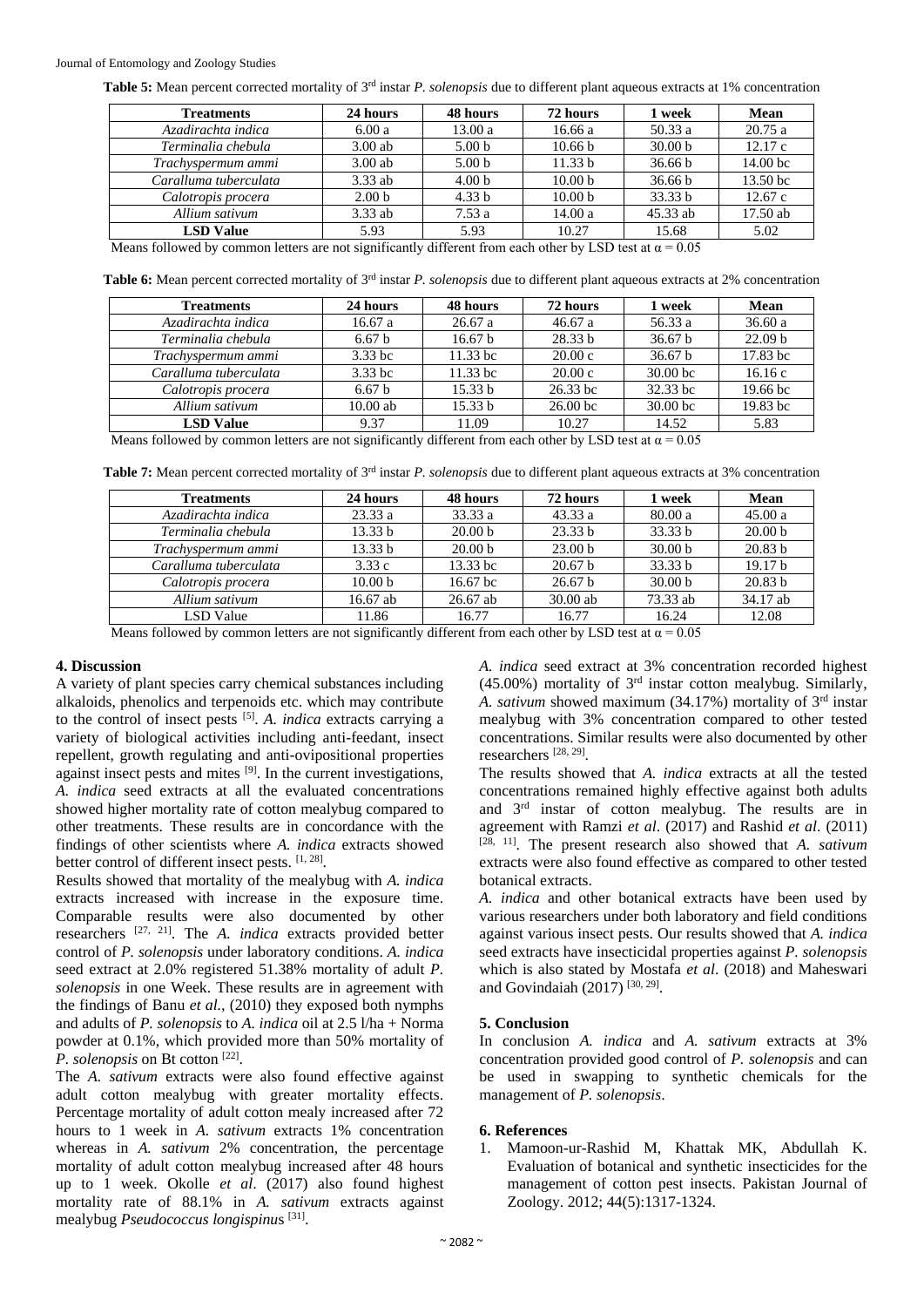Journal of Entomology and Zoology Studies

- 2. Akintola AJ, Ande AT. First record of *Phenacoccus solenopsis* Tinsley (Hemiptera: Pseudococcidae) on Hibiscus rosa-sinensis in Nigeria. Agricultural Journal. 2008; 3(1):1-3.
- 3. Ascher KS. Nonconventional insecticidal effects of pesticides available from the neem tree, *Azadirachta indica*. Archives of insect Biochemistry and Physiology. 1993; 22(3, 4):433-449.
- 4. Nisbet AJ. Azadirachtin from the neem tree *Azadirachta indica*: its action against insects. Anais da Sociedade Entomológica do Brasil. 2000; 29(4):615-632.
- 5. Banu JG, Surulivelu T, Amutha M, Gopalakrishnan N. Laboratory evaluation of insecticides and biopesticides against *Phenococcus solenopsis* and *Paracoccus marginatus* infesting cotton. Journal of Biopesticides. 2010; 3(1):343-346.
- 6. Ben-Dov Y. A systematic catalogue of the mealybugs of the world (Insecta: Homoptera: Coccoidea: Pseudococcidae and Putoidae) with data on geographical distribution, host plants, biology and economic importance. Intercept Limited, 1994.
- 7. Fuchs TW, Stewart JW, Minzenmayer R, Rose M. First record of *Phenacoccus solenopsis* Tinsley in cultivated cotton in the United States. Southwestern Entomologist. 1991; 16(3):215-221.
- 8. Larraín PS. Insect and mite pest incidence on sweet pepinos (Solanum muricatum Ait.) cultivated in the IV Region, Chile. Agricultura-Tecnica. 2002; 62(1):15-26.
- 9. Mordue AJ, Blackwell A. Azadirachtin: an update. Journal of Insect Physiology. 1993; 39(11):903-924.
- 10. Nathan SS, Choi MY, Paik CH, Seo HY, Kim JD, Kang SM *et al.* The toxic effects of neem extract and azadirachtin on the brown planthopper, Nilaparvata lugens (Stål)(BPH) (Homoptera: Delphacidae). Chemosphere. 2007; 67(1):80-88.
- 11. Mamoon-ur-Rashid M, Abdullah K, Hussain S. Toxic and residual activities of selected insecticides and neem oil against cotton mealybug, *Phenacoccus solenopsis* Tinsley (Sternorrhyncha: Pseudococcidae) under laboratory and field conditions. Pakistan Entomologist. 2011; 33(2):151-155.
- 12. Wang Y, Wu S, Zhang R. Pest risk analysis of a new invasive pest, *Phenacoccus solenopsis*, to China. Chinese Bulletin of Entomology. 2009; 46(1):101-106.
- 13. Edwards CA, Arancon NQ, Vasko-Bennett M, Askar A, Keeney G, Little B *et al*. Suppression of green peach aphid (Myzus persicae) (Sulz.), citrus mealybug (Planococcus citri) (Risso), and two spotted spider mite (Tetranychus urticae) (Koch.) attacks on tomatoes and cucumbers by aqueous extracts from vermicomposts. Crop Protection. 2010; 29(1):80-93.
- 14. Ahmad F, Akram W, Sajjad A, Imran AU. Management Practices against Cotton Mealybug, *Phenacoccus solenopsis* (Hemiptera: Pseudococcidae). International Journal of Agriculture & Biology. 2011; 13(4):547-552.
- 15. Saeed S, Ahmad M, Ahmad M, KWON YJ. Insecticidal control of the mealybug Phenacoccus gossypiphilous (Hemiptera: Pseudococcidae), a new pest of cotton in Pakistan. Entomological Research. 2007; 37(2):76-80.
- 16. Mansour R, Suma P, Mazzeo G, Lebdi KG, Russo A. Evaluating side effects of newer insecticides on the vine

mealybug parasitoid *Anagyrus sp.* near *pseudococci*, with implications for integrated pest management in vineyards. Phytoparasitica. 2011; 39(4):369-376.

- 17. Abbas G, Arif MJ, Muhammad A, Muhammad A, Shafqat S. Host plants distribution and overwintering of cotton mealybug (*Phenacoccus solenopsis*; Hemiptera: Pseudococcidae). International Journal of Agriculture and Biology. 2010; 12(3):421-425.
- 18. Ram P, Saini RK. Biological control of *P. solenopsis* mealybug, *Phenacoccus solenopsis* Tinsley on cotton: a typical example of fortuitous biological control. Journal of Biological Control. 2010; 24(2):104-109.
- 19. Noureen N, Hussain M, Fatima S, Ghazanfar M. Cotton mealybug management: A Review. Journal of Entomology and Zoology Studies. 2016; 4(4):657-663.
- 20. Prishanthini M, Vinobaba M. Efficacy of some selected botanical extracts against the Cotton mealybug *Phenacoccus solenopsis*(Tinsley) (Hemiptera: Pseudococcidae). International Journal of Scientific and Research Publications. 2014; 4(3):1-6.
- 21. Rizvi SA, Jaffar S. Efficacy of some selected chemical insecticides and bio-pesticides against tomato fruit worm, (*Helicoverpa armigera*) under the agro climatic condition of Gilgit Baltistan, Pakistan. Journal of Entomology and Zoology Studies. 2015; 3(4):50-52.
- 22. Ahmadi M, Amiri-Besheli B, Hosieni SZ. Evaluating the effect of some botanical insecticides on the citrus mealybug *Planococcus citri* (Risso) (Hemiptera: Pseudococcidae). African Journal of Biotechnology. 2012; 11(53):11620-11624.
- 23. Sathyaseelan V, Bhaskaran V. Efficacy of some native botanical extracts on the repellency property against the pink mealy bug, *Maconellicoccus hirsutus* (green) in mulberry crop. Recent Research in Science and Technology. 2010; 2(10):35-38.
- 24. Arain MI. Effect of Botanical pesticides against mealy bug on cotton, 2009.
- 25. Hussain MA, Viraktamath CA. Management of citrus mealybug, *Planococcus citri* (Risso) on guava using botanical oils. Insect Environment. 1996; 2(3):73-74.
- 26. Santos TM, Costa NP, Torres AL, Boiça Júnior AL. Effect of neem extract on the cotton aphid. Pesquisa Agropecuária Brasileira. 2004; 39(11):1071-1076.
- 27. Badshah H, Ullah F, Farid A, Calatayud PA, Crickmore N. Toxicity of Neem seed *Azadirachta indica* Juss (Meliaceae) different solvents extracts against cotton mealybug *Phenacoccus solenopsis* Tinsley (Sternorrhyncha: Pseudococcidae) under Laboratory conditions. Journal of Entomology and Zoological Studies. 2015; 3(4):45-49.
- 28. Ramzi S, Seraji A, Azadi Gonbad R, Mirhaghparast SK, Mojib Haghghadam Z, Haghighat S, *et al*. Toxicity of *Artemisia annua* (Asteraceae) essential oil on the tea mealy bug, *Pseudococcus viburni* (Sigornet) (Hemiptera: Pseudococcidae). Archives of Phytopathology and Plant Protection. 2017; 50(19, 20):941-956.
- 29. Maheswari M, Govindaiah G. Evaluation of different plant extracts for management of mealy bugs and leaf rollers in the mulberry field. Entomol Journal. 2017; 5(6):2081-2085.